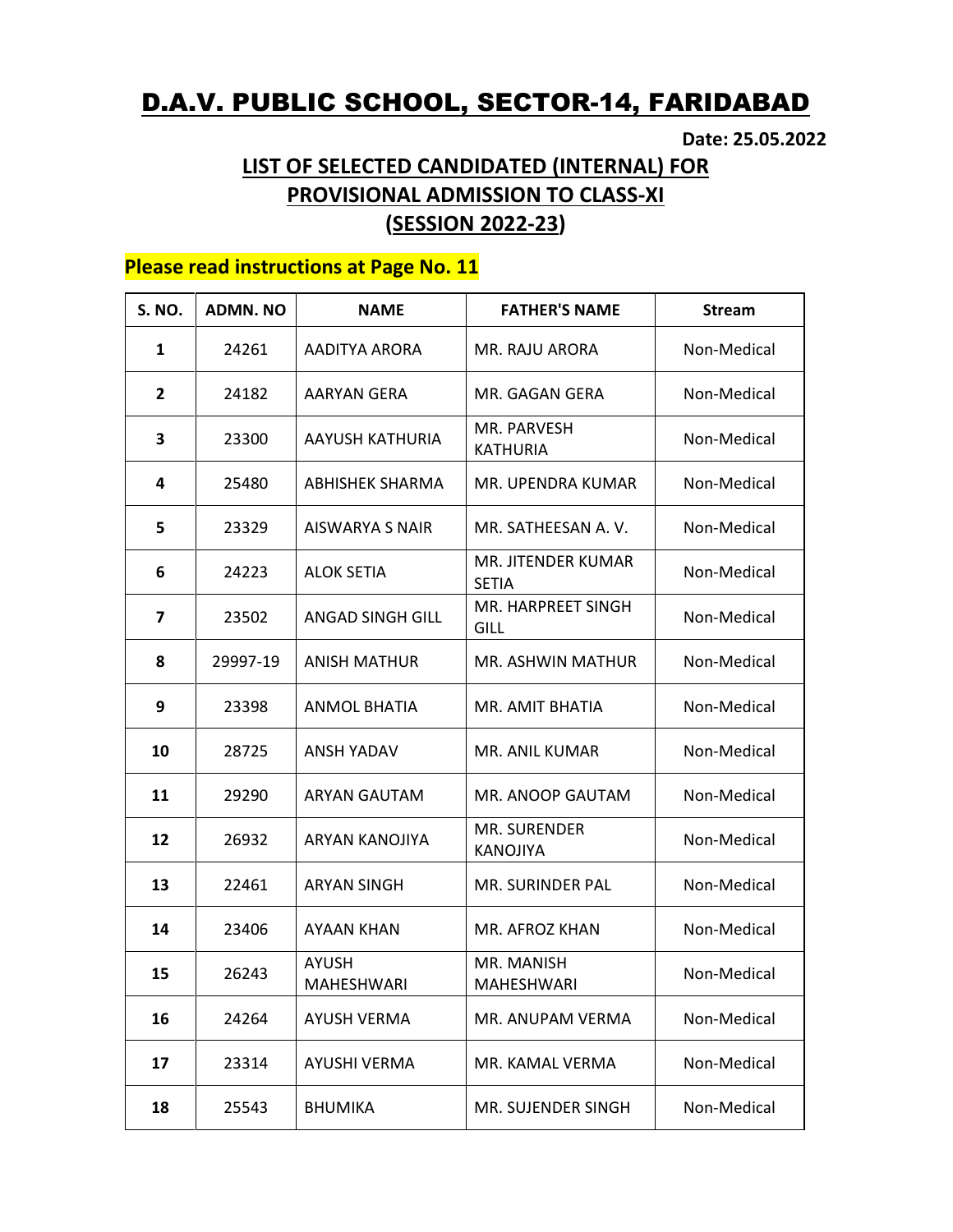| <b>S. NO.</b> | <b>ADMN. NO</b> | <b>NAME</b>                            | <b>FATHER'S NAME</b>                | <b>Stream</b> |
|---------------|-----------------|----------------------------------------|-------------------------------------|---------------|
| 19            | 23388           | DAIWIK SHARMA                          | MR. AMIT SHARMA                     | Non-Medical   |
| 20            | 23298           | <b>DAKSHATA</b><br>ABHYANKAR           | MR. MANISH<br><b>ABHYANKAR</b>      | Non-Medical   |
| 21            | 23535           | <b>DASHNEET SINGH</b><br><b>CHAWLA</b> | MR. TAJENDER SINGH<br><b>CHAWLA</b> | Non-Medical   |
| 22            | 23281           | <b>DEV DHAWAN</b>                      | MR. SANJEEV DHAWAN                  | Non-Medical   |
| 23            | 22813           | DHRUV MANGLA                           | MR. MUKESH MANGLA                   | Non-Medical   |
| 24            | 22664           | <b>DHRUV MEHRA</b>                     | MR. RAMESH MEHRA                    | Non-Medical   |
| 25            | 23448           | DIVYAM MAHAJAN                         | MR. VIKAS MAHAJAN                   | Non-Medical   |
| 26            | 24468           | <b>DIVYANSH</b><br><b>CHAUDHARY</b>    | MR. RACHNA                          | Non-Medical   |
| 27            | 24483           | ESHIKA SHARMA                          | MR. RAJAT SHARMA                    | Non-Medical   |
| 28            | 23273           | <b>GUNIT GROVER</b>                    | MR. AJAY KUMAR<br><b>GROVER</b>     | Non-Medical   |
| 29            | 23706           | <b>HAPPY GARG</b>                      | <b>MR. SUNIL GARG</b>               | Non-Medical   |
| 30            | 23591           | <b>HARDIK SOOD</b>                     | MR. KAPIL SOOD                      | Non-Medical   |
| 31            | 23315           | <b>HARSHIT MISHRA</b>                  | MR. UDAY KANT                       | Non-Medical   |
| 32            | 23396           | <b>ISHA VERMA</b>                      | MR. SHAKTI KUMAR                    | Non-Medical   |
| 33            | 23265           | <b>ISHAAN</b>                          | MR. SANJEEV KUMAR                   | Non-Medical   |
| 34            | 25456           | <b>ISHIKA GOYAL</b>                    | MR. SANJAY GOYAL                    | Non-Medical   |
| 35            | 22716           | <b>JAPNOOR SINGH</b>                   | MR. JATINDER PAL<br><b>SINGH</b>    | Non-Medical   |
| 36            | 23267           | <b>JAYA SHARMA</b>                     | MR. MANISH SHARMA                   | Non-Medical   |
| 37            | 23350           | KARAAN AGARWAL                         | MR. YOGESH KUMAR                    | Non-Medical   |
| 38            | 23343           | <b>KRISH GOYAL</b>                     | MR. PUNEET KUMAR<br>GOYAL           | Non-Medical   |
| 39            | 23571           | <b>KRRISH SAINI</b>                    | MR. KAMAL SAINI                     | Non-Medical   |
| 40            | 26880           | LAKSHITA                               | MR. BALESHWAR<br>PRASAD             | Non-Medical   |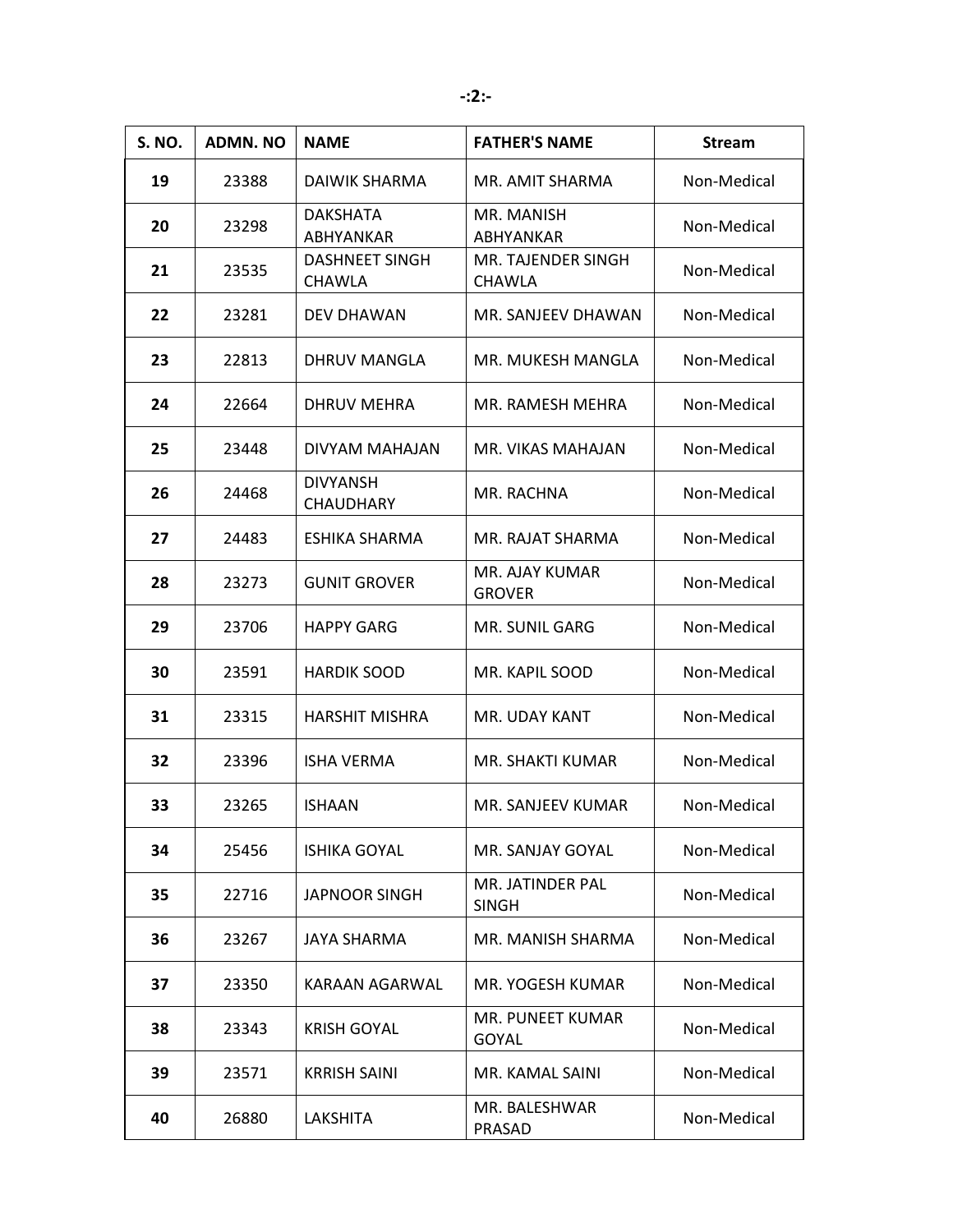| <b>S. NO.</b> | <b>ADMN.NO</b> | <b>NAME</b>                            | <b>FATHER'S NAME</b>              | <b>Stream</b> |
|---------------|----------------|----------------------------------------|-----------------------------------|---------------|
| 41            | 23260          | LAVANYA JAIN                           | MR. YEESHU JAIN                   | Non-Medical   |
| 42            | 23230          | MAANYATA KANTH                         | MR. BRIJESH KANTH                 | Non-Medical   |
| 43            | 24280          | <b>MADHAV VARSHNEY</b>                 | MR. MAHENDRA<br>KUMAR VARSHNEY    | Non-Medical   |
| 44            | 25363          | MAYANK<br><b>CHOUDHARY</b>             | MR. JAGTAR<br><b>CHOUDHARY</b>    | Non-Medical   |
| 45            | 23373          | <b>MOKSH TANEJA</b>                    | MR. SANJAY TANEJA                 | Non-Medical   |
| 46            | 22655          | NABH VASHISHTA                         | MR. MANOJ VASHISHTA               | Non-Medical   |
| 47            | 23233          | NAMAN KANSAL                           | MR. ANUP KUMAR                    | Non-Medical   |
| 48            | 23325          | <b>NAMAN</b><br><b>MANCHANDA</b>       | MR. NAVEEN<br><b>MANCHANDA</b>    | Non-Medical   |
| 49            | 22753          | NIHAR BARNWAL                          | MR. VINOD KUMAR<br><b>BARNWAL</b> | Non-Medical   |
| 50            | 24200          | PARAMVEER SINGH                        | MR. JAGDEEP SINGH                 | Non-Medical   |
| 51            | 22618          | PRATHAM ARORA                          | MR. DEEPAK ARORA                  | Non-Medical   |
| 52            | 23628          | PRATYUSH RAWAT                         | MR. PARMESH RAWAT                 | Non-Medical   |
| 53            | 22953          | <b>PRITHVI SINGH</b><br><b>CHAUHAN</b> | MR. BHUVNESH SINGH<br>CHAUHAN     | Non-Medical   |
| 54            | 24387          | RAMYA KUKREJA                          | MR. ANIL KUMAR<br><b>KUKREJA</b>  | Non-Medical   |
| 55            | 24205          | RITIKA DHIMAN                          | MR. MOHAN DHIMAN                  | Non-Medical   |
| 56            | 23367          | <b>RUPIN KAUNT</b>                     | MR. RAJESH KUMAR                  | Non-Medical   |
| 57            | 24277          | SAGUN                                  | MR. SIKANDAR OJHA                 | Non-Medical   |
| 58            | 23303          | SAKSHAM SAXENA                         | MR. BRIJESH SAXENA                | Non-Medical   |
| 59            | 22718          | <b>SANYAM KUMAR</b>                    | MR. SACHIN KUMAR                  | Non-Medical   |
| 60            | 23209          | <b>SHIKHAR</b><br>SRIVASTAVA           | MR. SANDEEP<br>SRIVASTAVA         | Non-Medical   |
| 61            | 25538          | SHIRISH JHIRWAL                        | MR. PURAN MAL<br>MEENA            | Non-Medical   |
| 62            | 24249          | SHIVAM                                 | MR. AJIT SINGH                    | Non-Medical   |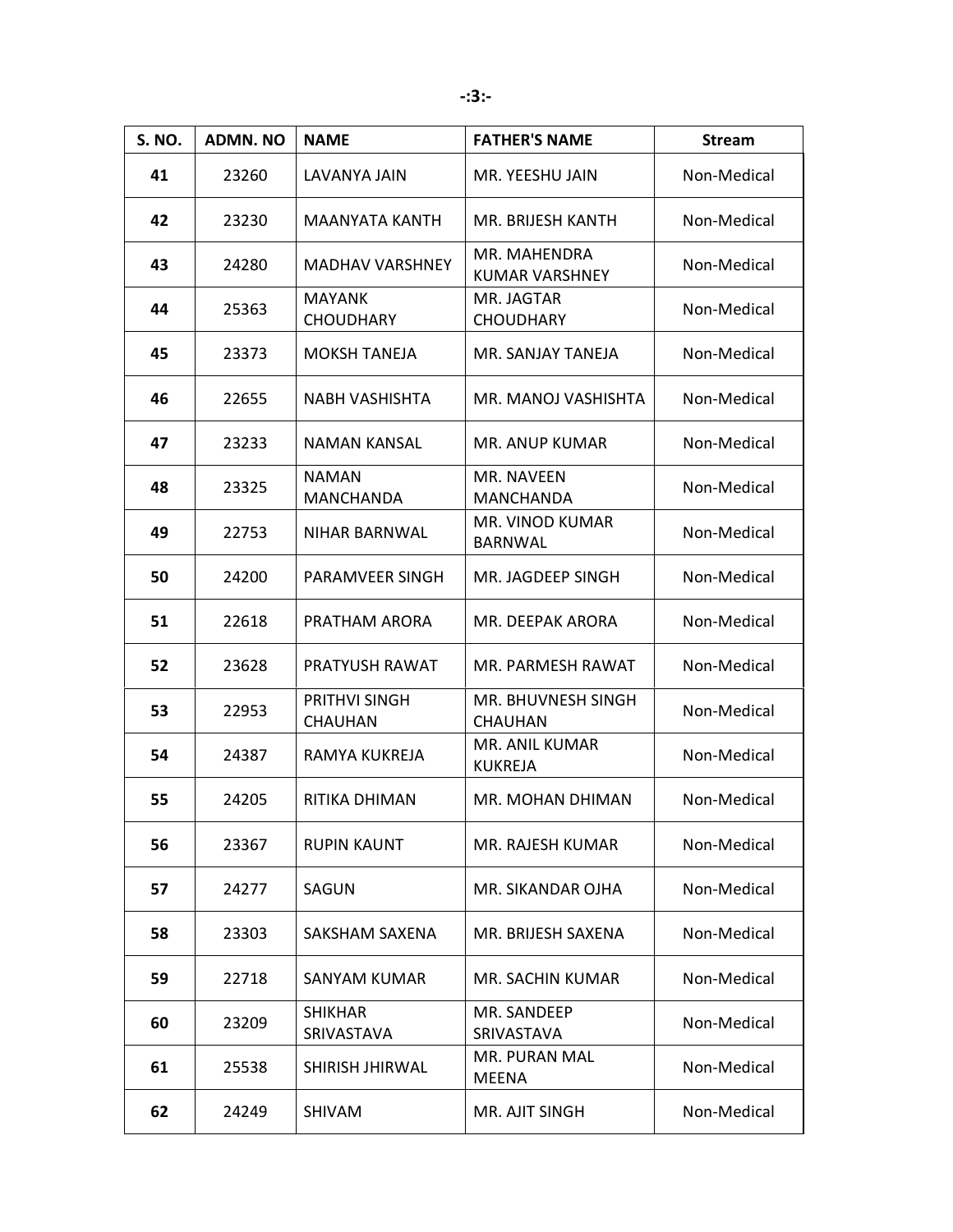| <b>S. NO.</b> | <b>ADMN.NO</b> | <b>NAME</b>                         | <b>FATHER'S NAME</b>                    | <b>Stream</b> |
|---------------|----------------|-------------------------------------|-----------------------------------------|---------------|
| 63            | 23246          | SHIVANGI KARNA                      | <b>MR. ROSHAN KISHORE</b>               | Non-Medical   |
| 64            | 30689-20       | SHIVANSH SHARMA                     | MR. NEERAJ SHARMA                       | Non-Medical   |
| 65            | 23394          | SNEHA SINGH                         | MR. VIJAY SINGH                         | Non-Medical   |
| 66            | 22507          | TANISHA AGARWAL                     | MR. SHUCHINDRA<br>AGARWAL               | Non-Medical   |
| 67            | 30660-20       | <b>TANISHQ MOHANTY</b>              | <b>MR. SUDHANSU B</b><br><b>MOHANTY</b> | Non-Medical   |
| 68            | 22683          | <b>TANMAY ZUTSHI</b>                | MR. AMIT ZUTSHI                         | Non-Medical   |
| 69            | 25547          | <b>TARUN PREET KAUR</b>             | MR. RAMINDER PAL<br><b>SINGH</b>        | Non-Medical   |
| 70            | 23229          | <b>TOSHI GARG</b>                   | MR. AMIT KUMAR<br>GARG                  | Non-Medical   |
| 71            | 23560          | TUSHAR MAKKAR                       | <b>MR. NARESH KUMAR</b>                 | Non-Medical   |
| 72            | 22388          | <b>UDBHAV DUBEY</b>                 | MR. RAJUL DUBEY                         | Non-Medical   |
| 73            | 23440          | <b>VANSH RAWAT</b>                  | MR. MEHARBAN SINGH<br>RAWAT             | Non-Medical   |
| 74            | 23313          | <b>VIDHU ANAND</b><br><b>MUNSHI</b> | MR. NIRJA MUNSHI                        | Non-Medical   |
| 75            | 25471          | <b>VINAYAK MITTAL</b>               | MR. ASHOK KUMAR                         | Non-Medical   |
| 76            | 27729          | <b>VISHWAS KANWAL</b>               | MR. DEEPAK CHANDRA<br><b>KANWAL</b>     | Non-Medical   |
| 77            | 23637          | <b>VIVAAN GUPTA</b>                 | MR. VARUN GUPTA                         | Non-Medical   |
| 78            | 23504          | YASH GUPTA                          | MR. MANISH GUPTA                        | Non-Medical   |
| 79            | 31150-21       | YASH KUNDU                          | MR. RAJEEV KUMAR                        | Non-Medical   |
| 80            | 25398          | <b>YUGAL SONI</b>                   | MR. SUSHEEL KUMAR                       | Non-Medical   |
| 81            | 25746          | <b>AKSHAT SHARMA</b>                | MR. UPENNDRA<br>SHARMA                  | Medical       |
| 82            | 23441          | <b>AKSHIT KUMAR</b><br>CHAUDHARY    | MR. MR.BIPIN                            | Medical       |
| 83            | 23452          | <b>ASHOK NAGPAL</b>                 | MR. SHRI RAM NAGPAL                     | Medical       |
| 84            | 29398          | CHANCHAL                            | MR. USHA SHARMA                         | Medical       |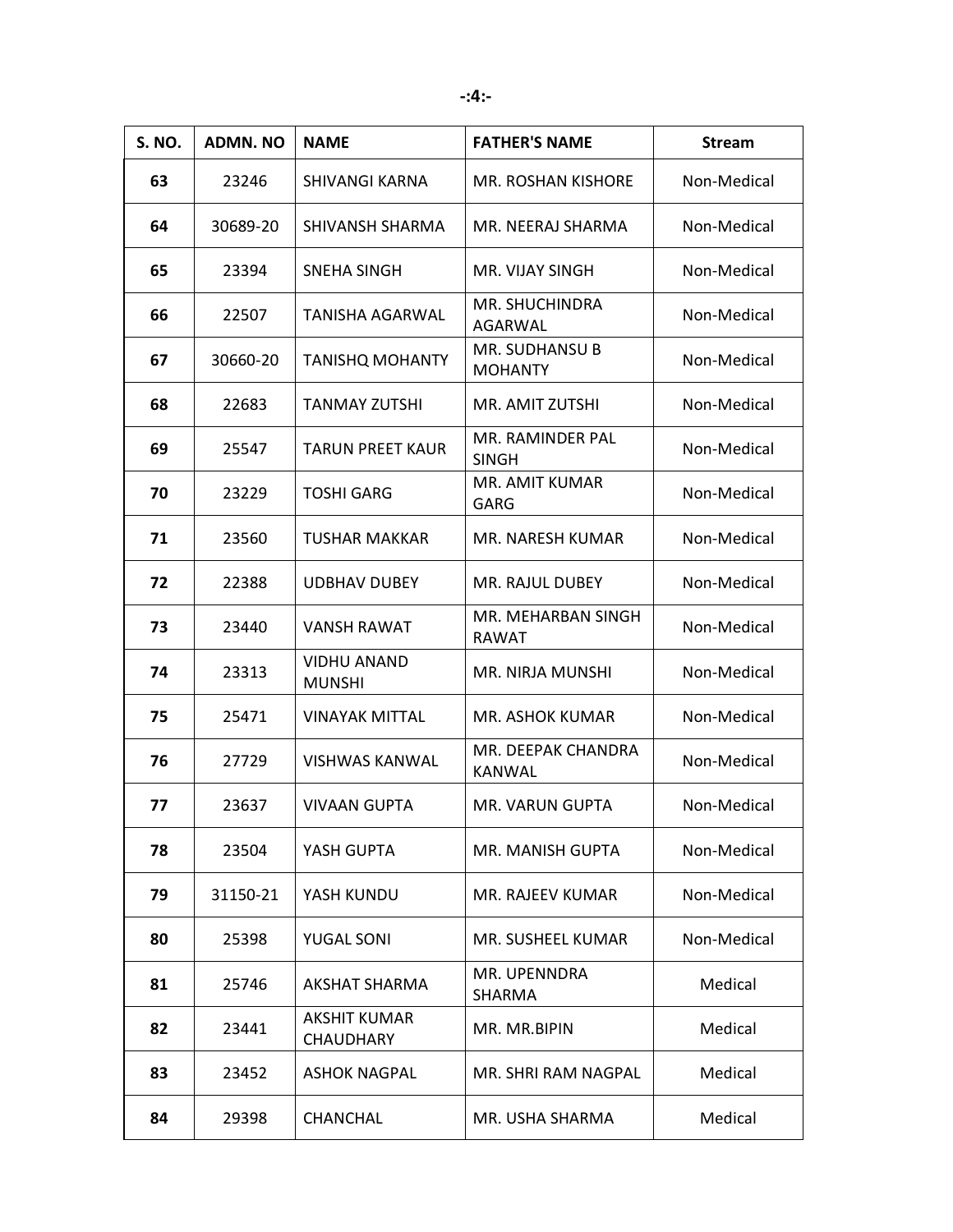| <b>S. NO.</b> | <b>ADMN.NO</b> | <b>NAME</b>             | <b>FATHER'S NAME</b>                        | <b>Stream</b> |
|---------------|----------------|-------------------------|---------------------------------------------|---------------|
| 85            | 30233-19       | <b>DAKSH SINGH</b>      | MR. AJAY KUMAR<br><b>SINGH</b>              | Medical       |
| 86            | 28720          | <b>DEEPIKA</b>          | <b>MR. ASHOK KUMAR</b><br><b>TOGRA</b>      | Medical       |
| 87            | 22386          | DHRUV SWAMI             | MR. DEEPAK SWAMI                            | Medical       |
| 88            | 25390          | <b>JAGRITI</b>          | MR. GHANSHYAM                               | Medical       |
| 89            | 22816          | <b>JASKEERAT SINGH</b>  | MR. SATPAL SINGH                            | Medical       |
| 90            | 26343          | KARTHIK SOLANKI         | MR. ANIL SOLANKI                            | Medical       |
| 91            | 23734          | KHUSHI BHADAURIA        | <b>MR. SANJAY SINGH</b><br><b>BHADAURIA</b> | Medical       |
| 92            | 23437          | LAKSHAY                 | MR. BRAHAM PRAKASH<br>SHARMA                | Medical       |
| 93            | 23449          | <b>MADHUR</b>           | MR. DESH DIWAKAR                            | Medical       |
| 94            | 22480          | MANOSHEETA<br>SARKAR    | MR. RAJU SARKAR                             | Medical       |
| 95            | 23764          | <b>NANDNI</b>           | MR. DEVENDRA SINGH                          | Medical       |
| 96            | 26894          | <b>NIKITA MINA</b>      | MR. SHAMBHU DAYAL<br><b>MEENA</b>           | Medical       |
| 97            | 24156          | OM CHANDEL              | MR. RAJEEV CHANDEL                          | Medical       |
| 98            | 23501          | <b>PRANJALI TIWARI</b>  | MR. PANKAJ KUMAR<br>TIWARI                  | Medical       |
| 99            | 23422          | <b>PUNYAKRIT PAREEK</b> | MR. PRASHANT PAREEK                         | Medical       |
| 100           | 29215          | <b>SEJAL DHAKA</b>      | MR. DHARMENDRA<br>SINGH DHAKA               | Medical       |
| 101           | 23320          | <b>SHRIYA</b>           | MR. SANJEEV KUMAR                           | Medical       |
| 102           | 23472          | <b>SURBHI</b>           | MR. RAJESH SANGWAN                          | Medical       |
| 103           | 23518          | <b>TANISHA SINGH</b>    | MR. JAI SINGH                               | Medical       |
| 104           | 31195-21       | VANYA POPLI             | MR. ANIL POPLI                              | Medical       |
| 105           | 23415          | YASHIKA BATRA           | MR. SUNIL BATRA                             | Medical       |
| 106           | 24163          | YUVRAJ SINGH            | MR. INDERJEET SINGH                         | Medical       |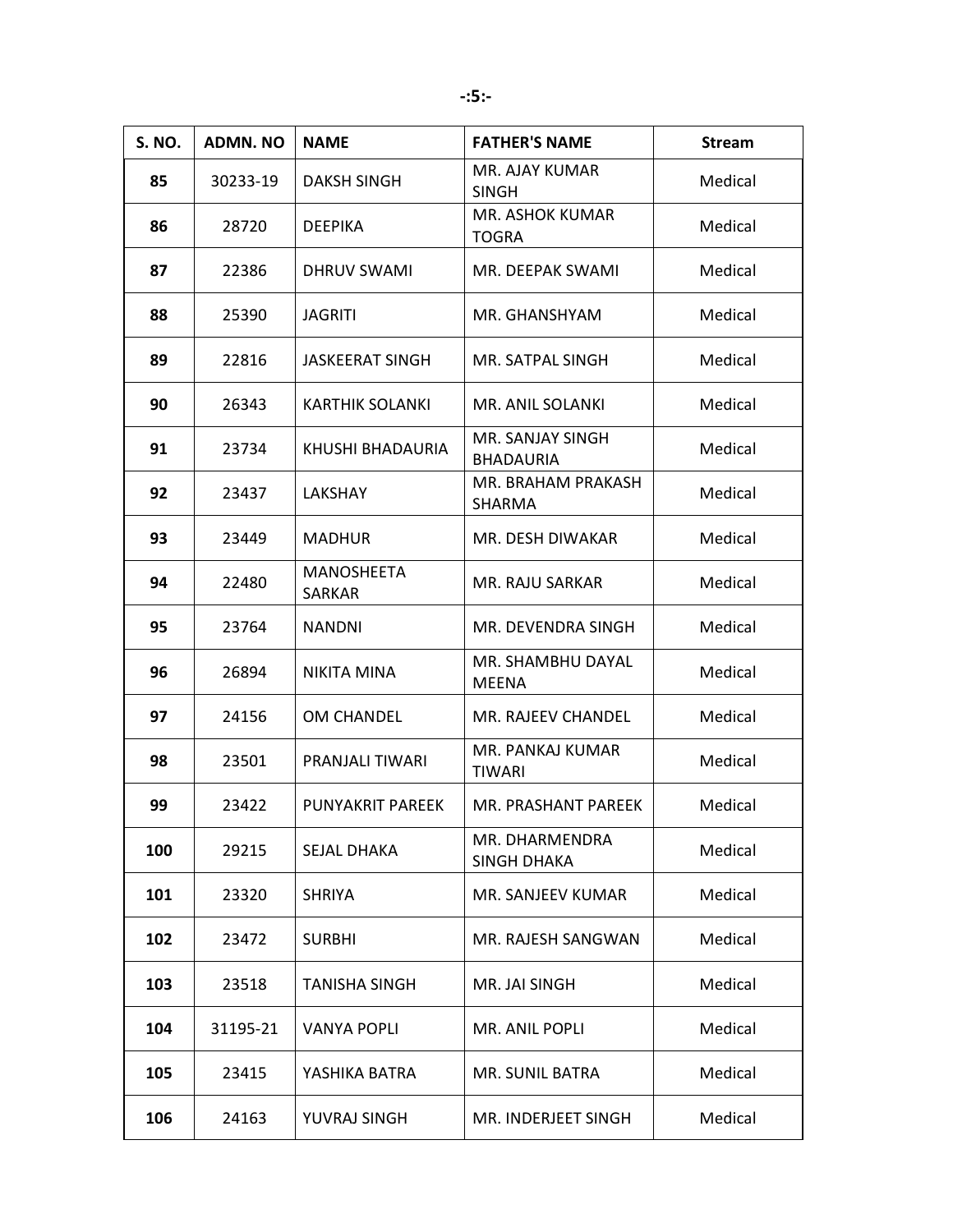| <b>S. NO.</b> | <b>ADMN.NO</b> | <b>NAME</b>           | <b>FATHER'S NAME</b>                      | <b>Stream</b>          |
|---------------|----------------|-----------------------|-------------------------------------------|------------------------|
| 107           | 23362          | AASTHA KATHURIA       | MR. KAMAL KATHURIA                        | Commerce With<br>Maths |
| 108           | 24607          | ANANYA SHARMA         | <b>MR. PRAFULL KUMAR</b><br><b>SHARMA</b> | Commerce With<br>Maths |
| 109           | 23405          | ARUSHI SHARMA         | MR. NEERAJ SHARMA                         | Commerce With<br>Maths |
| 110           | 22666          | ASHA YADAV            | MR. BHARAT KUMAR                          | Commerce With<br>Maths |
| 111           | 23311          | <b>DAKSH</b>          | MR. GAJENDER SINGH                        | Commerce With<br>Maths |
| 112           | 23508          | DEEPAK BHARDWAJ       | MR. NARENDER KUMAR<br><b>BHARDWAJ</b>     | Commerce With<br>Maths |
| 113           | 25477          | <b>HARSHIT SHARMA</b> | MR. RAM GOPAL<br><b>SHARMA</b>            | Commerce With<br>Maths |
| 114           | 25354          | <b>HARSHIT WALIA</b>  | MR. VIKAS WALIA                           | Commerce With<br>Maths |
| 115           | 23252          | <b>HERMOINEE</b>      | <b>MR. HANISH BHATIA</b>                  | Commerce With<br>Maths |
| 116           | 22580          | <b>JHALAK SHARMA</b>  | MR. MANOJ KUMAR<br>SHARMA                 | Commerce With<br>Maths |
| 117           | 23412          | <b>JUVIKA</b>         | MR. VIVEK NARANG                          | Commerce With<br>Maths |
| 118           | 22536          | K V SANCHITA          | MR. K.N CHANDRA<br><b>SEKHAR</b>          | Commerce With<br>Maths |
| 119           | 23499          | KANAK VERMA           | MR. MANOJ VERMA                           | Commerce With<br>Maths |
| 120           | 23387          | <b>KARTIK</b>         | MR. LALIT MUDGAL                          | Commerce With<br>Maths |
| 121           | 24473          | KASHISH SANDHU        | <b>MR. RAJINDER SINGH</b><br>SANDHU       | Commerce With<br>Maths |
| 122           | 23271          | KAVYA SARDANA         | MR. SACHIN SARDANA                        | Commerce With<br>Maths |
| 123           | 23544          | <b>KRISHNA GOEL</b>   | MR. TAKECHAND GOEL                        | Commerce With<br>Maths |
| 124           | 22604          | KUSHAGRA GUPTA        | <b>MR. RITESH GUPTA</b>                   | Commerce With<br>Maths |
| 125           | 30229-19       | LAKSHITA              | MR. SURESH KUMAR                          | Commerce With<br>Maths |
| 126           | 22970          | <b>MANYA SONI</b>     | MR. DEEPAK VERMA                          | Commerce With<br>Maths |
| 127           | 23517          | <b>MAYA POKHAREL</b>  | MR. MITRA LAL                             | Commerce With<br>Maths |
| 128           | 23361          | <b>MAYANK KESWANI</b> | MR. MANOJ KESWANI                         | Commerce With<br>Maths |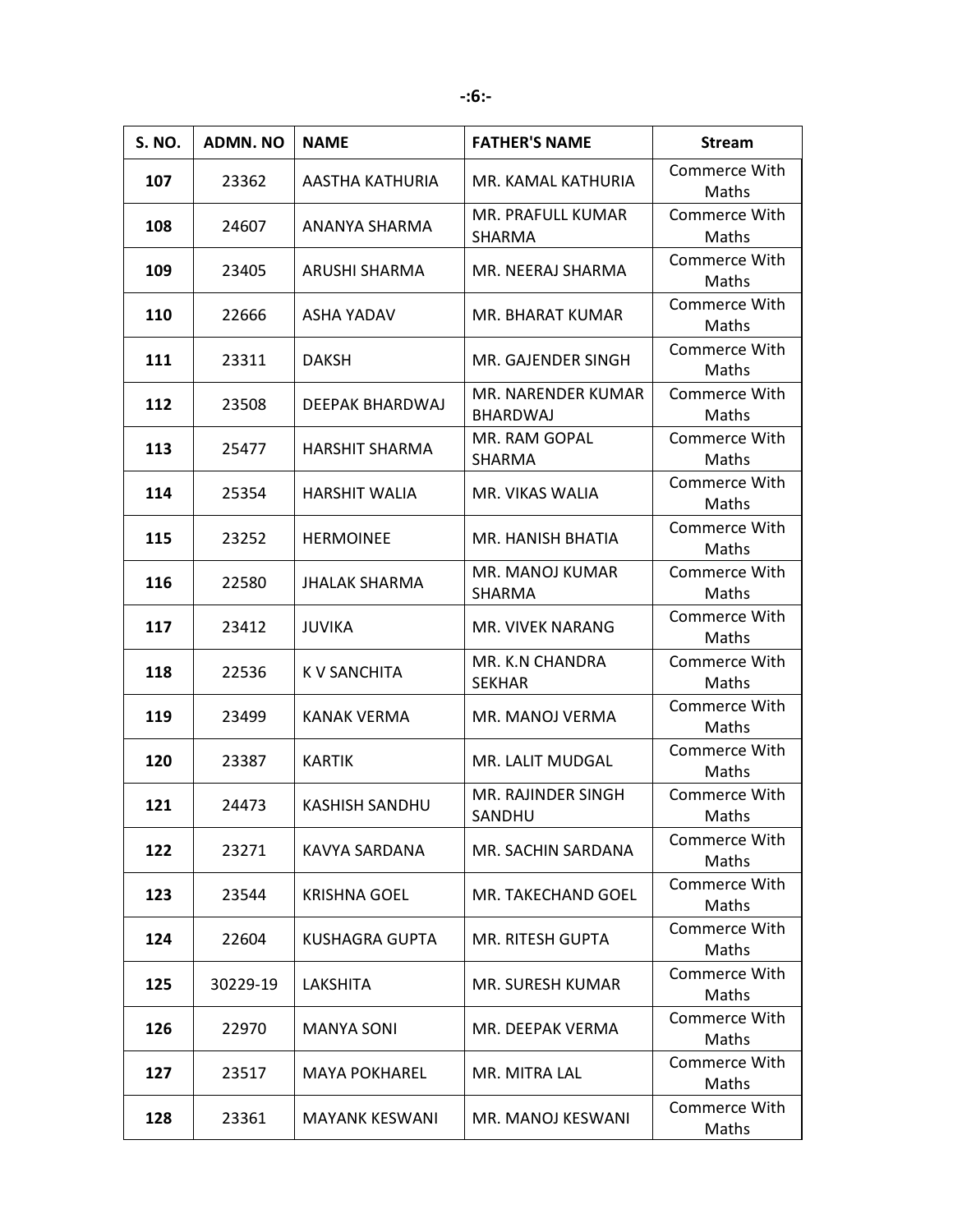| <b>S. NO.</b> | <b>ADMN. NO</b> | <b>NAME</b>                          | <b>FATHER'S NAME</b>                      | <b>Stream</b>                 |
|---------------|-----------------|--------------------------------------|-------------------------------------------|-------------------------------|
| 129           | 24243           | <b>MAYANK MITTAL</b>                 | MR. DINESH MITTAL                         | Commerce With<br>Maths        |
| 130           | 23319           | <b>MEHUL ARORA</b>                   | MR. PRAVEEN ARORA                         | <b>Commerce With</b><br>Maths |
| 131           | 23540           | <b>MITALI BHALLA</b>                 | <b>MR. SUNIL BHALLA</b>                   | Commerce With<br>Maths        |
| 132           | 23729           | <b>MUKUL GOYAL</b>                   | MR. VINOD GOYAL                           | Commerce With<br>Maths        |
| 133           | 28161           | <b>NAMIT MITTAL</b>                  | MR. AMIT MITTAL                           | <b>Commerce With</b><br>Maths |
| 134           | 23567           | <b>NIDHI MITTAL</b>                  | MR. PANKAJ MITTAL                         | Commerce With<br>Maths        |
| 135           | 23479           | <b>NISHTHA</b>                       | <b>MR. DIMPLE KUMAR</b><br><b>MAKHIJA</b> | Commerce With<br>Maths        |
| 136           | 23342           | <b>ONITA SHARMA</b>                  | <b>MR. ASHOK KUMAR</b>                    | Commerce With<br>Maths        |
| 137           | 24136           | PALAK JHANWAR                        | MR. JITENDRA<br><b>JHANWAR</b>            | Commerce With<br>Maths        |
| 138           | 23905           | PALLAVI KATARIA                      | MR. PUNEASH KATARIA                       | Commerce With<br>Maths        |
| 139           | 26858           | <b>PINKI BHATI</b>                   | <b>MR. ASHOK BHATI</b>                    | Commerce With<br>Maths        |
| 140           | 23550           | PIYUSH VIRMANI                       | MR. NIRANJAN<br><b>VIRMANI</b>            | Commerce With<br>Maths        |
| 141           | 23280           | PRADHUMAN SINGH                      | MR. JITENDER SINGH<br>RANAWAT             | Commerce With<br>Maths        |
| 142           | 23523           | PRIYANSHU VERMA                      | MR. SUNIL VERMA                           | <b>Commerce With</b><br>Maths |
| 143           | 22503           | PULKIT GOYAL                         | MR. MANISH GOYAL                          | Commerce With<br>Maths        |
| 144           | 23382           | RASHI BHARDWAJ                       | MR. RAKESH KUMAR                          | Commerce With<br>Maths        |
| 145           | 23416           | RISHABH KUMAR                        | <b>MR. RAMESH KUMAR</b>                   | Commerce With<br>Maths        |
| 146           | 23674           | SANA GROVER                          | MR. VINOD GROVER                          | Commerce With<br>Maths        |
| 147           | 23242           | <b>SANCHITA</b><br><b>CHATURVEDI</b> | MR. SANJAY<br><b>CHATURVEDI</b>           | Commerce With<br>Maths        |
| 148           | 24366           | SAUBHAGYA SRI                        | <b>MR. RAJEEV KHANPURI</b>                | Commerce With<br>Maths        |
| 149           | 23536           | <b>SHIVA KUMAR</b>                   | <b>MR. ARUN KUMAR</b>                     | Commerce With<br>Maths        |
| 150           | 23612           | SHREYA GOYAL                         | MR. SONU GOYAL                            | Commerce With<br>Maths        |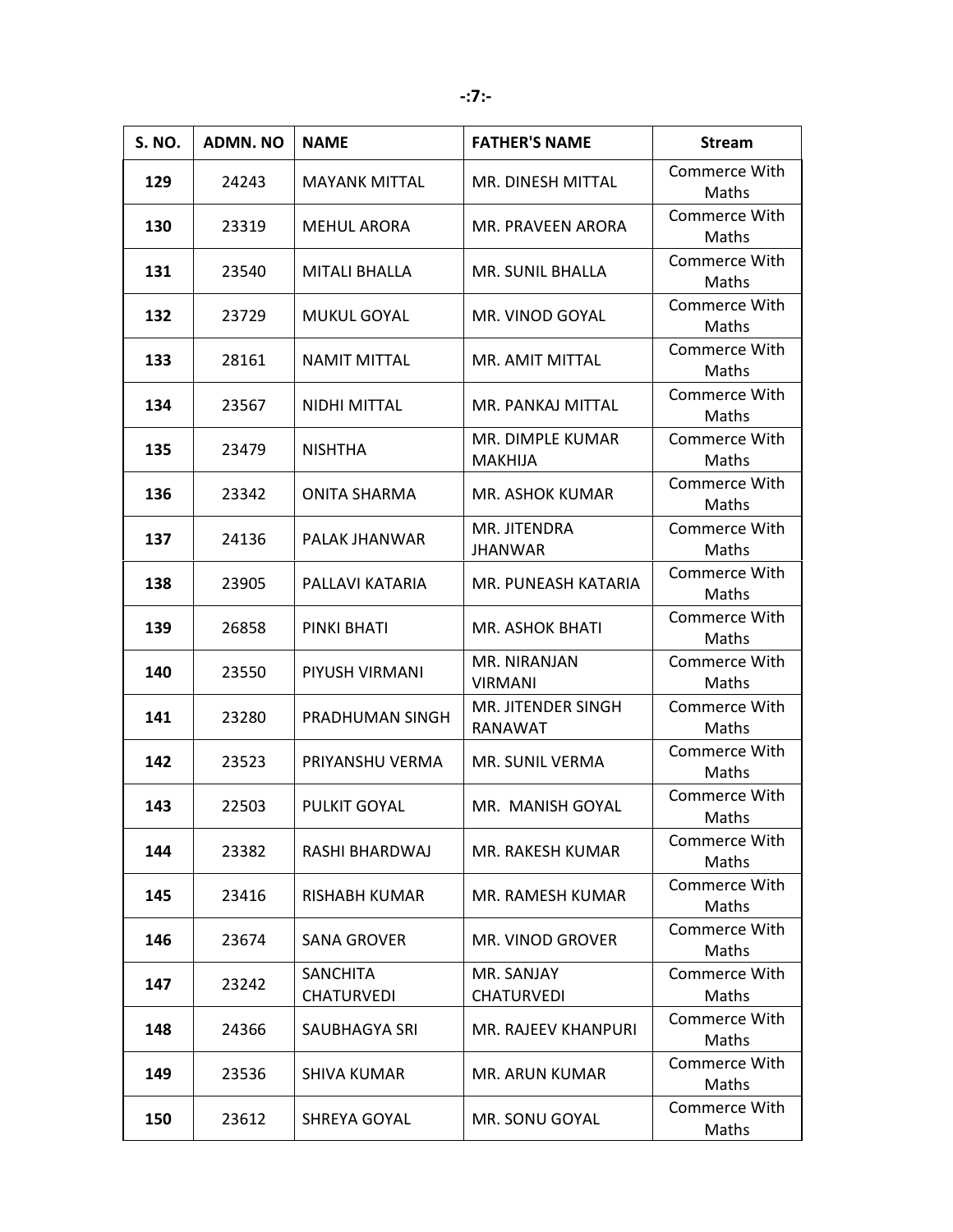| <b>S. NO.</b> | <b>ADMN.NO</b> | <b>NAME</b>                    | <b>FATHER'S NAME</b>                | <b>Stream</b>                    |
|---------------|----------------|--------------------------------|-------------------------------------|----------------------------------|
| 151           | 23255          | SRISHTI AGRAWAL                | MR. SANJAY KUMAR<br>AGRAWAL         | Commerce With<br>Maths           |
| 152           | 29967-19       | TANAVV DUTTA                   | MR. SHIVANGINI DUTTA                | Commerce With<br>Maths           |
| 153           | 26499          | <b>TANISH ARORA</b>            | MR. DEEPAK ARORA                    | Commerce With<br>Maths           |
| 154           | 23635          | <b>TANVI RAGHAV</b>            | MR. DIMAN SINGH                     | <b>Commerce With</b><br>Maths    |
| 155           | 24650          | UPASNA JHAMB                   | MR. MANGAT JHAMB                    | Commerce With<br>Maths           |
| 156           | 23568          | <b>VAIBHAV PANDITA</b>         | MR. KIRAN KUMAR<br><b>PANDITA</b>   | Commerce With<br>Maths           |
| 157           | 23327          | <b>VANSH MANCHANDA</b>         | MR. NEERAJ<br><b>MANCHANDA</b>      | Commerce With<br>Maths           |
| 158           | 28696          | <b>VARALI SINGH</b>            | MR. VAIBHAV SINGH                   | Commerce With<br>Maths           |
| 159           | 30788-20       | AARAV BANSAL                   | MR. ASHISH BANSAL                   | Commerce<br><b>Without Maths</b> |
| 160           | 25494          | ABHAY SAXENA                   | MR. AJAY SAXENA                     | Commerce<br><b>Without Maths</b> |
| 161           | 29347          | <b>ABHISHEK NARWAT</b>         | <b>MR. SURENDER</b>                 | Commerce<br><b>Without Maths</b> |
| 162           | 25746          | <b>AKSHAT SHARMA</b>           | MR. UPENNDRA<br>SHARMA              | Commerce<br><b>Without Maths</b> |
| 163           | 24362          | <b>ANSH CHAUHAN</b>            | MR. VIKASH VEER<br><b>SINGH</b>     | Commerce<br><b>Without Maths</b> |
| 164           | 31109-21       | <b>ARJUN KUMAR</b><br>VASUDEVA | <b>MR. NIKHIL KUMAR</b><br>VASUDEVA | Commerce<br><b>Without Maths</b> |
| 165           | 24324          | ARPITA BANGA                   | MR. HARINDER KUMAR                  | Commerce<br><b>Without Maths</b> |
| 166           | 23312          | <b>DHRUV BHATNAGAR</b>         | MR. RAJESH<br><b>BHATNAGAR</b>      | Commerce<br><b>Without Maths</b> |
| 167           | 23263          | HIMNISH BHATIA                 | MR. VISHAL KUMAR                    | Commerce<br><b>Without Maths</b> |
| 168           | 22487          | <b>HIRDESH SHARMA</b>          | MR. GAURAV SHARMA                   | Commerce<br><b>Without Maths</b> |
| 169           | 22505          | <b>JASLEEN KAUR</b>            | MR. CHARANJEET<br><b>SINGH</b>      | Commerce<br><b>Without Maths</b> |
| 170           | 23244          | <b>KARTIK KALRA</b>            | MR. SANDEEP KALRA                   | Commerce<br><b>Without Maths</b> |
| 171           | 23437          | LAKSHAY                        | MR. BRAHAM PRAKASH<br>SHARMA        | Commerce<br><b>Without Maths</b> |
| 172           | 25526          | LAKSHITA                       | MR. RAJU                            | Commerce<br><b>Without Maths</b> |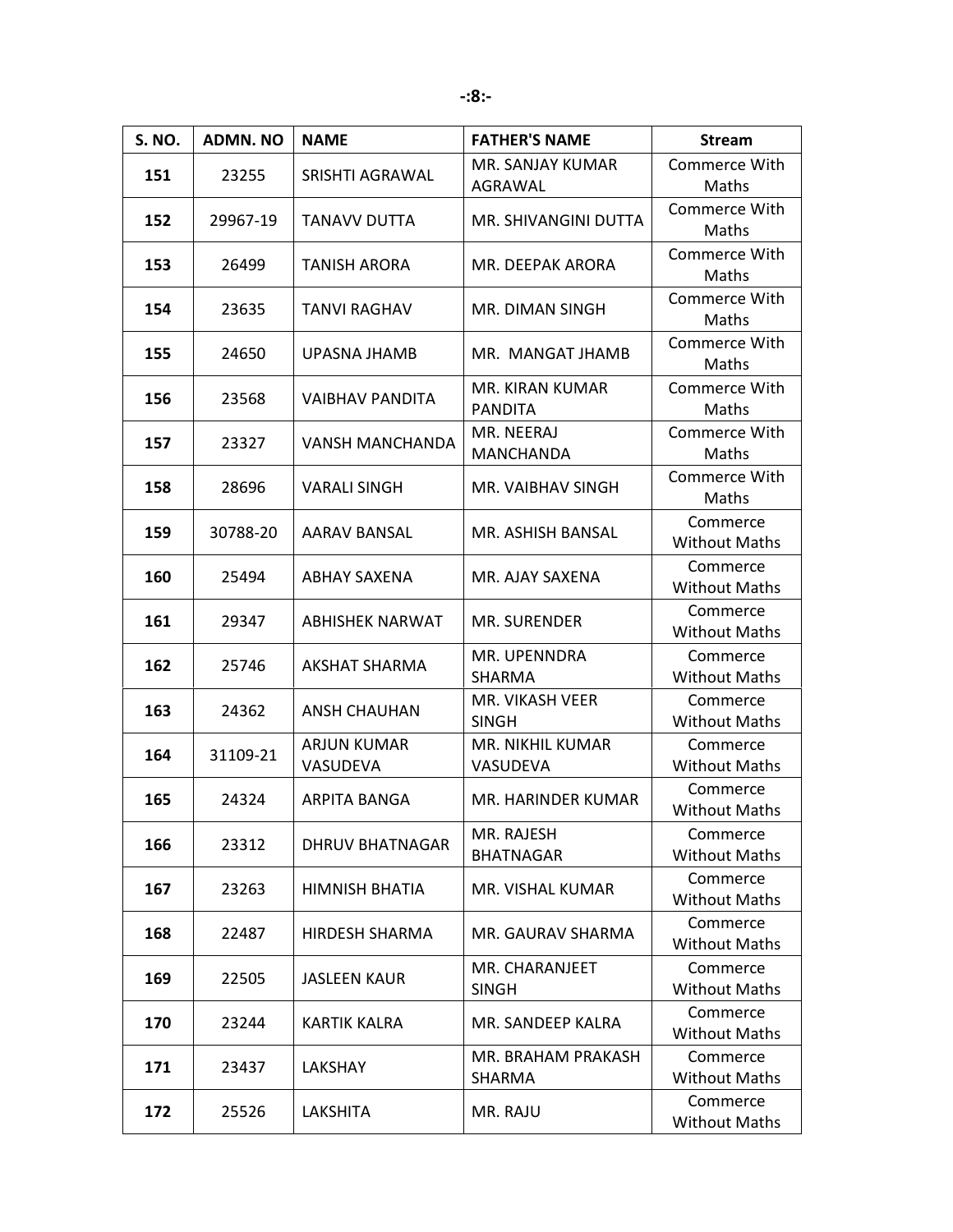| <b>S. NO.</b> | <b>ADMN. NO</b> | <b>NAME</b>                         | <b>FATHER'S NAME</b>                     | <b>Stream</b>                    |
|---------------|-----------------|-------------------------------------|------------------------------------------|----------------------------------|
| 173           | 22681           | <b>MANAS KHANNA</b>                 | MR. VISHAL KHANNA                        | Commerce<br><b>Without Maths</b> |
| 174           | 23453           | MOHAMMAD SAAD                       | MR. FAIZAL KHAN                          | Commerce<br><b>Without Maths</b> |
| 175           | 24628           | NAVYA SHARMA                        | MR. ATUL SHARMA                          | Commerce<br><b>Without Maths</b> |
| 176           | 25437           | PARAS GERA                          | MR. RAJESH GERA                          | Commerce<br><b>Without Maths</b> |
| 177           | 23498           | RAKHI RAWAL                         | MR. SURESH RAWAL                         | Commerce<br><b>Without Maths</b> |
| 178           | 22537           | <b>RITIK VIRMANI</b>                | <b>MR. NAVEEN VIRMANI</b>                | Commerce<br><b>Without Maths</b> |
| 179           | 24484           | RONAK SHARMA                        | MR. SUMESH KUMAR<br><b>SHARMA</b>        | Commerce<br><b>Without Maths</b> |
| 180           | 23522           | SAKSHAM BHARGAV                     | MR. AMIT KUMAR<br><b>BHARGAV</b>         | Commerce<br><b>Without Maths</b> |
| 181           | 23418           | <b>SANIYA</b>                       | MR. RAJESH JINDAL                        | Commerce<br><b>Without Maths</b> |
| 182           | 22532           | SAPTAJEET SARKAR                    | MR. SHEKHAR SARKAR                       | Commerce<br><b>Without Maths</b> |
| 183           | 23781           | <b>SHLOK GUPTA</b>                  | MR. VISHAL GUPTA                         | Commerce<br><b>Without Maths</b> |
| 184           | 30710-20        | SIDDHANT SHARMA                     | <b>MR. SOHIT KISHORE</b><br>SHARMA       | Commerce<br><b>Without Maths</b> |
| 185           | 22665           | <b>SIMRAN</b>                       | MR. RAM GOPAL                            | Commerce<br><b>Without Maths</b> |
| 186           | 23317           | <b>TANISHKA BATRA</b>               | <b>MR. ARUN KUMAR</b><br><b>BATRA</b>    | Commerce<br><b>Without Maths</b> |
| 187           | 23305           | <b>TUSHAR TRIPATHY</b>              | MR. BIKASH CHANDRA<br><b>TRIPATHY</b>    | Commerce<br><b>Without Maths</b> |
| 188           | 23462           | VANSHIKA DUA                        | MR. DINESH DUA                           | Commerce<br><b>Without Maths</b> |
| 189           | 27504           | VERNIKA                             | MR. HANS RAJ                             | Commerce<br><b>Without Maths</b> |
| 190           | 22513           | <b>VISHESH GUPTA</b>                | MR. ATUL KUMAR<br><b>GUPTA</b>           | Commerce<br><b>Without Maths</b> |
| 191           | 23349           | YASH GANDHI                         | MR. SANJAY GANDHI                        | Commerce<br><b>Without Maths</b> |
| 192           | 23803           | ADHYAN VERMA                        | MR. RAJEEV RANJAN                        | Humanities                       |
| 193           | 23324           | <b>HARSHITA</b><br><b>MANCHANDA</b> | MR. BHARAT BHUSHAN<br><b>MANCHANDA</b>   | Humanities                       |
| 194           | 24400           | <b>JAI MOHAN</b><br><b>DHINGRA</b>  | LATE SH. KULDEEP<br><b>KUMAR DHINGRA</b> | Humanities                       |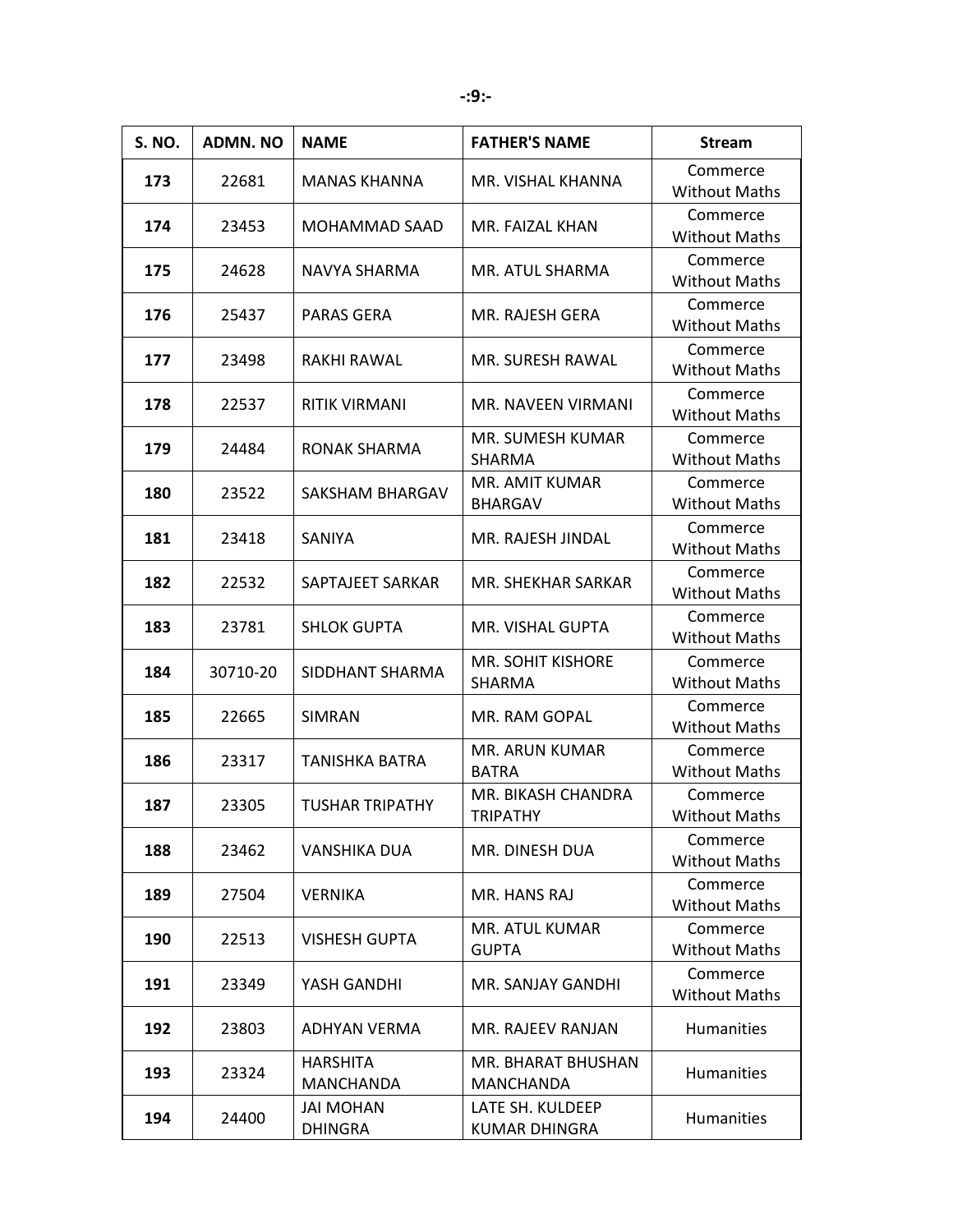| <b>S. NO.</b> | <b>ADMN. NO</b> | <b>NAME</b>            | <b>FATHER'S NAME</b>            | <b>Stream</b>     |
|---------------|-----------------|------------------------|---------------------------------|-------------------|
| 195           | 26983           | <b>KASHISH</b>         | MR. JAI PRAKASH                 | <b>Humanities</b> |
| 196           | 23184           | KASHISH SODHI          | MR. SUBHASH SODHI               | <b>Humanities</b> |
| 197           | 23490           | KAVYA SINHA            | MR. GOPAL PRASAD                | <b>Humanities</b> |
| 198           | 28782           | <b>KHUSHBOO</b>        | MR. SONU                        | <b>Humanities</b> |
| 199           | 24284           | <b>KOMAL JAIN</b>      | MR. VIKAS JAIN                  | Humanities        |
| 200           | 23450           | <b>MANSI RANA</b>      | MR. GAMBEER SINGH               | <b>Humanities</b> |
| 201           | 26275           | <b>MEHUL CHOUDHARY</b> | MR. SANJAY KUMAR                | <b>Humanities</b> |
| 202           | 23254           | <b>OJASVINI SYAL</b>   | MR. SURESH KUMAR<br><b>SYAL</b> | <b>Humanities</b> |
| 203           | 23321           | POOJA NAGPAL           | MR. SANJAY NAGPAL               | <b>Humanities</b> |
| 204           | 22636           | PRACHI GUPTA           | MR. DEEPAK GUPTA                | <b>Humanities</b> |
| 205           | 23531           | PRISHA YADAV           | MR. PRAFULLA KUMAR              | <b>Humanities</b> |
| 206           | 25287           | RISHIKA TANWAR         | MR. SUNIL TANWAR                | Humanities        |
| 207           | 23424           | SANA VIRDI             | MR. AMARPREET SINGH             | Humanities        |
| 208           | 27518           | <b>SANJANA</b>         | <b>MR. SANTOSH KUMAR</b>        | <b>Humanities</b> |
| 209           | 23335           | <b>SHREYA SINGH</b>    | MR. JITENDER SINGH              | <b>Humanities</b> |
| 210           | 27513           | <b>SITA KUMARI</b>     | <b>MR. NIM PRASAD</b>           | Humanities        |
| 211           | 23402           | SONAL NIGAM            | MR. MANISH NIGAM                | Humanities        |
| 212           | 24624           | <b>TANISHQ BHATIA</b>  | MR. DEEPAK BHATIA               | <b>Humanities</b> |
| 213           | 22700           | <b>VATSAL GUPTA</b>    | MR. SANJAY GUPTA                | Humanities        |
| 214           | 23413           | VEDANJALI CHAWLA       | MR. SANJAY CHAWLA               | <b>Humanities</b> |
| 215           | 23231           | <b>VIDHISHA</b>        | MR. DEVENDER KUMAR              | Humanities        |